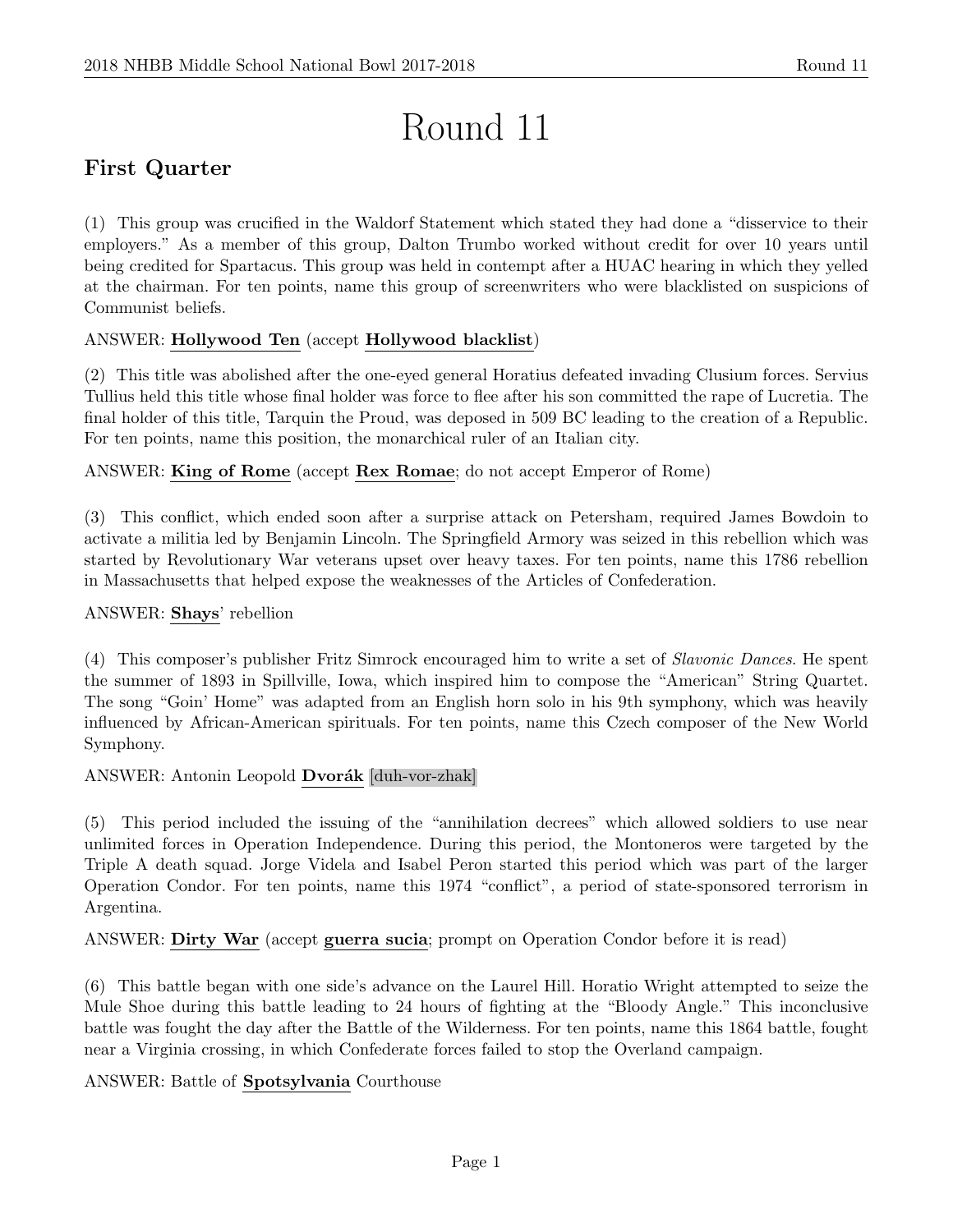(7) This ruler hired Maximilien Strauch and Henry Morton Stanley to survey the boundaries of his colonial holdings. The Casement Report revealed the atrocities in colonies under the ruler of this man. This ruler used the Force Publique to enforce strict rubber quotas in his "Free State" in Central Africa. The Congo was the personal colony of, for ten points, what King of Belgium?

# ANSWER: Leopold II (prompt on Leopold)

(8) This scientist proved that the center of tobacco mosaic virus is hollow. While working with Maurice Wilkins, this scientist's assistant took Photo 51 using x-ray crystallography. After dying of ovarian cancer in 1958, she did not receive a Nobel Prize for her work, although Watson and Crick did. For ten points, name this woman who helped discover the double helix structure of DNA.

ANSWER: Rosalind Elsie Franklin

# Second Quarter

(1) This event's victim was eventually exonerated after Georges Picquart discovered Ferdinand Esterhazy was a spy. The central figure of this event was sent to Devil's Island prompting Emile Zola to write the critical open letter J'accuse. For ten points, name this 1894 scandal in which a Jewish artillery officer in France was falsely blamed for selling military secrets.

# ANSWER: Dreyfus affair

BONUS: Emile Zola published J'accuse in L'Aurore, a newspaper published by this French politician.

#### ANSWER: Georges Clemenceau

(2) This war included a battle caused after Joseph Throckmorton, commander of the Warrior, failed to understand one side's attempt to surrender. The government's preferential treatment of the Keokuk may have sparked this war which ended soon after the Battle of Bad Axe. Abraham Lincoln briefly fought in, for ten points, what 1832 war which started after the namesake Sauk chief crossed into Illinois?

#### ANSWER: Black Hawk War

BONUS: The Black Hawk War included this clash which resulted in the death of John Giles Adams. During this battle, 275 Illinois militia hastily fled from only 50 natives.

# ANSWER: Battle of Stillman's Run (accept Battle of Sycamore Creek; accept Battle of Old Man's Creek)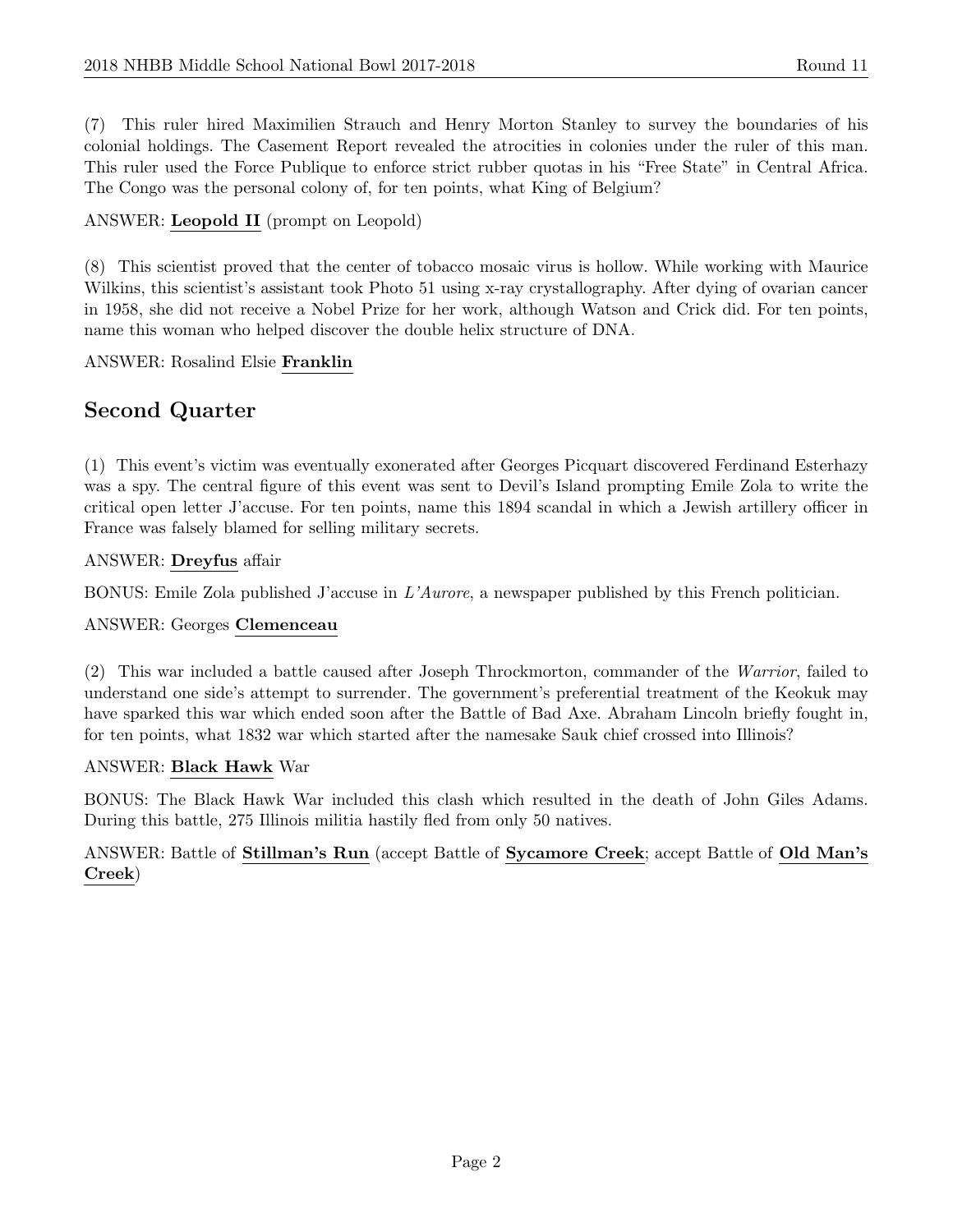(3) This position has jurisdiction over the settlements on Mount Athos which, despite being in the European Union, has strict border control. The Church of St. George is the current seat of this position whose first holder, Anatolius, presided over the Council of Chalcedon. The Greek Holy Synod historically elected, for ten points, what spiritual leader of Eastern Orthodoxy who operates out of Istanbul?

ANSWER: Ecumencial Patriarch of Constantinople (accept Ecumencial Patriarch of Constantinople; accept Archbishop of Constantinople; accept Archbishop of New Rome; accept Greek Orthodox Patriarch of the Phanar; accept Roman Orthodox Patriarch of Constantinople)

BONUS: The Patriarch of Constantinople claims apostolistic descent from this saint, the brother of Peter.

ANSWER: Saint Andrew (accept Andrew the Apostle)

(4) This man secured his power after launching Operation Coldstore, a series of arrests targeting the left-wing Barisan Sosialis party. A political party founded by this man is currently led by his son Lee Hsien Loong. This man cried on national television while announcing that his country had become independent from Malaysia. For ten points, name this founding father of modern Singapore.

ANSWER: Lee Kuan Yew (prompt on partial answers)

BONUS: Lee Kuan Yew founded this political party, the only ruling party in Singapore's history.

ANSWER: People's Action Party (PAP)

(5) This treaty's Article 11 promised protection against Apache raids but proved unenforceable. One signatory of this treaty claimed their representatives had overstepped their bounds in choosing to ignore the Protocol of Querétaro. As a result of this treaty, Texas' southern border was set along the Rio Grande. California was ceded to the United States in, for ten points, what treaty that ended the Mexican-American War?

ANSWER: Treaty of Guadalupe Hidalgo (accept Treaty of Peace, Friendship, Limits and Settlement between the United States of America and the Mexican Republic)

BONUS: The Treaty of Guadalupe Hidalgo was later altered by this 1853 land deal which was meant to secure a route for a transcontinental railroad.

ANSWER: Gadsden Purchase (accept Venta de La Mesilla)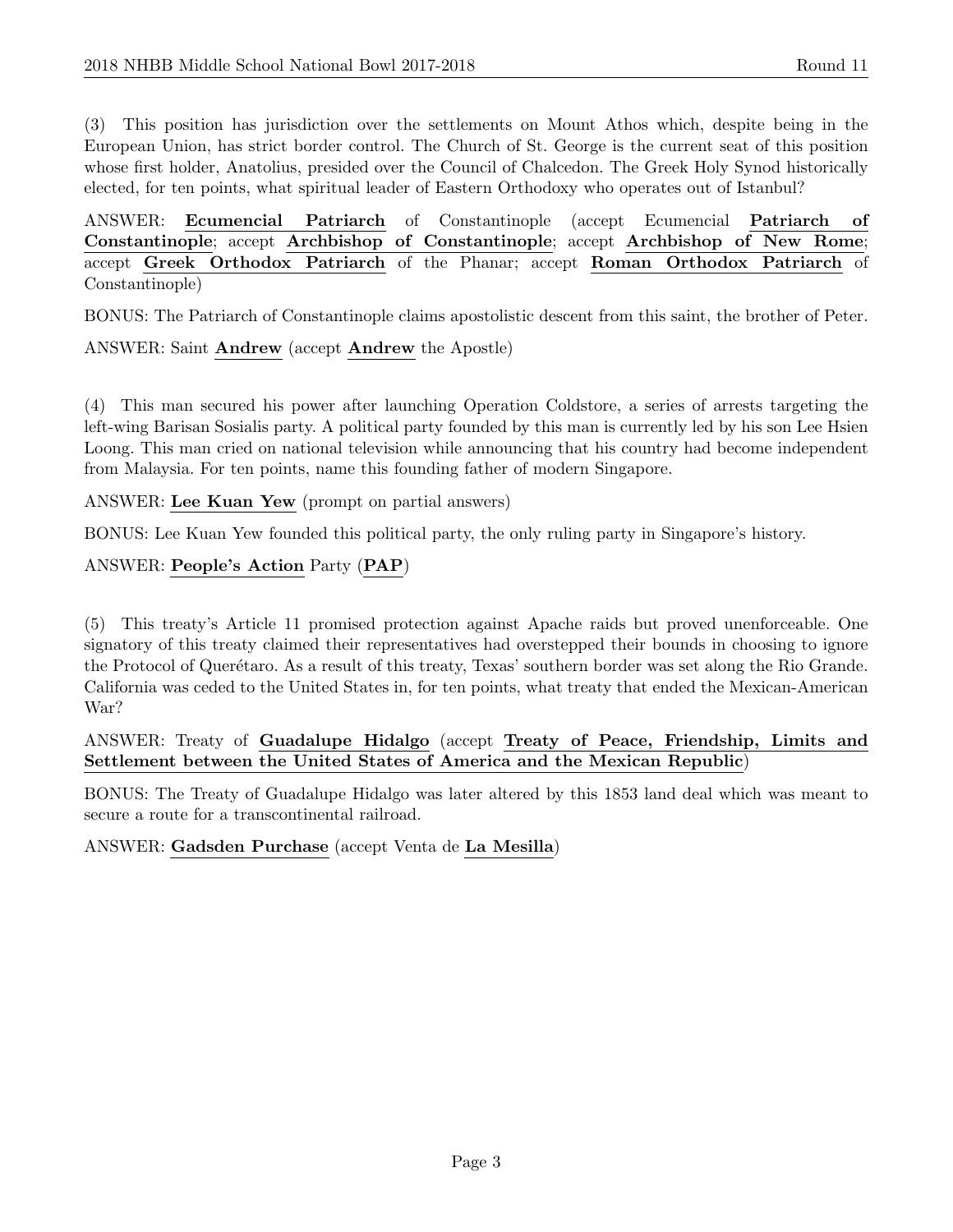(6) This battle began after Barclay de Tolly was removed from commanding, forcing his troops to stand against invading forces. The Bagration Fleches and Raevsky Redoubt were overwhelmed during this battle. Mikhail Kutuzov employed a scorched earth tactic while retreating from this battle, destroying food stores in his country's capital. For ten points, name this 1812 battle that allowed Napoleon to capture Moscow.

# ANSWER: Battle of Borodino

BONUS: At the Battle of Borodino, this French Marshal stopped a counter attack by Pyotr Bagration. This officer had earlier been wounded at Smolensk but recovered in time to lead the rearguard during Napoleon's retreat from Russia.

ANSWER: Michel Ney (accept Marshal Ney)

(7) This period resulted in the establishment of the Recreation and Amusement Association which organized prostitution to reduce illegal activity. Operation Blacklist was the codename for this period that was ended by the signing of the San Francisco Peace Treaty in 1951. Douglas MacArthur oversaw, for ten points, what period in which Allied forces controlled a defeated Asian nation?

ANSWER: American Occupation of Japan (prompt on descriptions of Post-World War II)

BONUS: While most of Japan gained autonomy in 1952, the United States retained a "Civil Administration" on this island chain where it established offices in Okinawa.

ANSWER: Ryukyu Islands (accept Nansei Islands)

(8) This man became the only ruler to receive the title of kangde. The Articles of Favorable Treatment were forced upon this man as Yuan Shikai prepared to take over after this man's abdication in the Xinhai Revolution. This man's life was made famous by a Bernardo Bertolucci film that depicts his coronation as the puppet emperor of Manchukuo by the Japanese. For ten points, name this last emperor of China.

ANSWER: Puyi (or the Xuantong Emperor)

BONUS: In July 1917, this warlord led the Manchu Restoration, which briefly brought Pu Yi back to power in Beijing.

ANSWER: Zhang Xun

# Third Quarter

The categories are  $\dots$ 

- 1. French and Indian War
- 2. British Empire
- 3. 20th Century Iran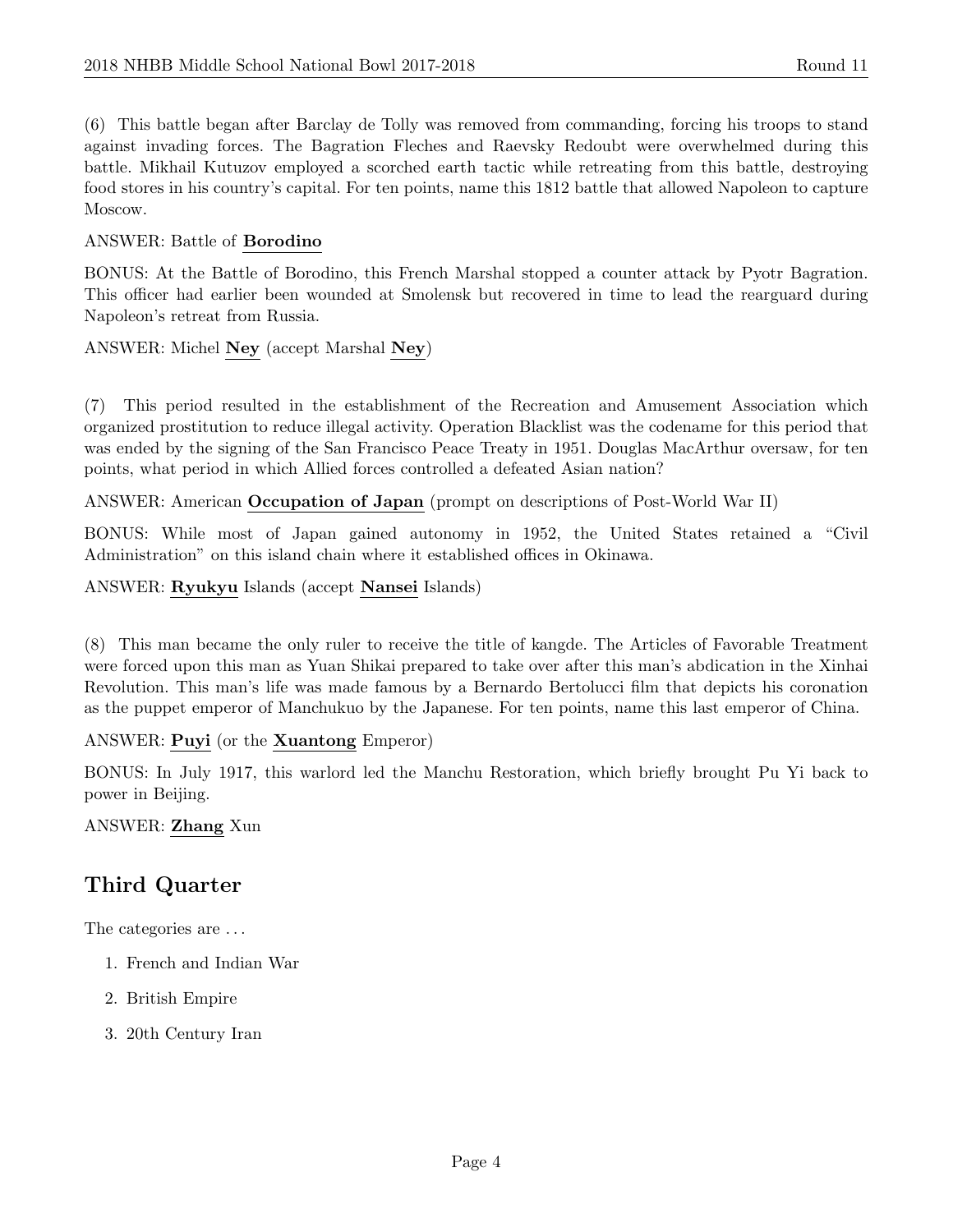#### French and Indian War

Name the...

(1) Continent on which it primarily took place.

#### ANSWER: North America

(2) Worldwide conflict that the French and Indian War was a part of.

#### ANSWER: Seven Years' War

(3) Spanish colony ceded to Britain that included St. Augustine.

# ANSWER: Florida

- (4) Battle where both James Wolfe and Montcalm died on the Plains of Abraham.
- ANSWER: Battle of Quebec City (accept Battle of the Plains of Abraham before mentioned)
- (5) Native confederacy of six nations that aided the British.

# ANSWER: Iroquois Confederacy

(6) Opening battle of the war, on May 28, 1754, where a Canadian officer was ambushed.

# ANSWER: Battle of Jumonville Glen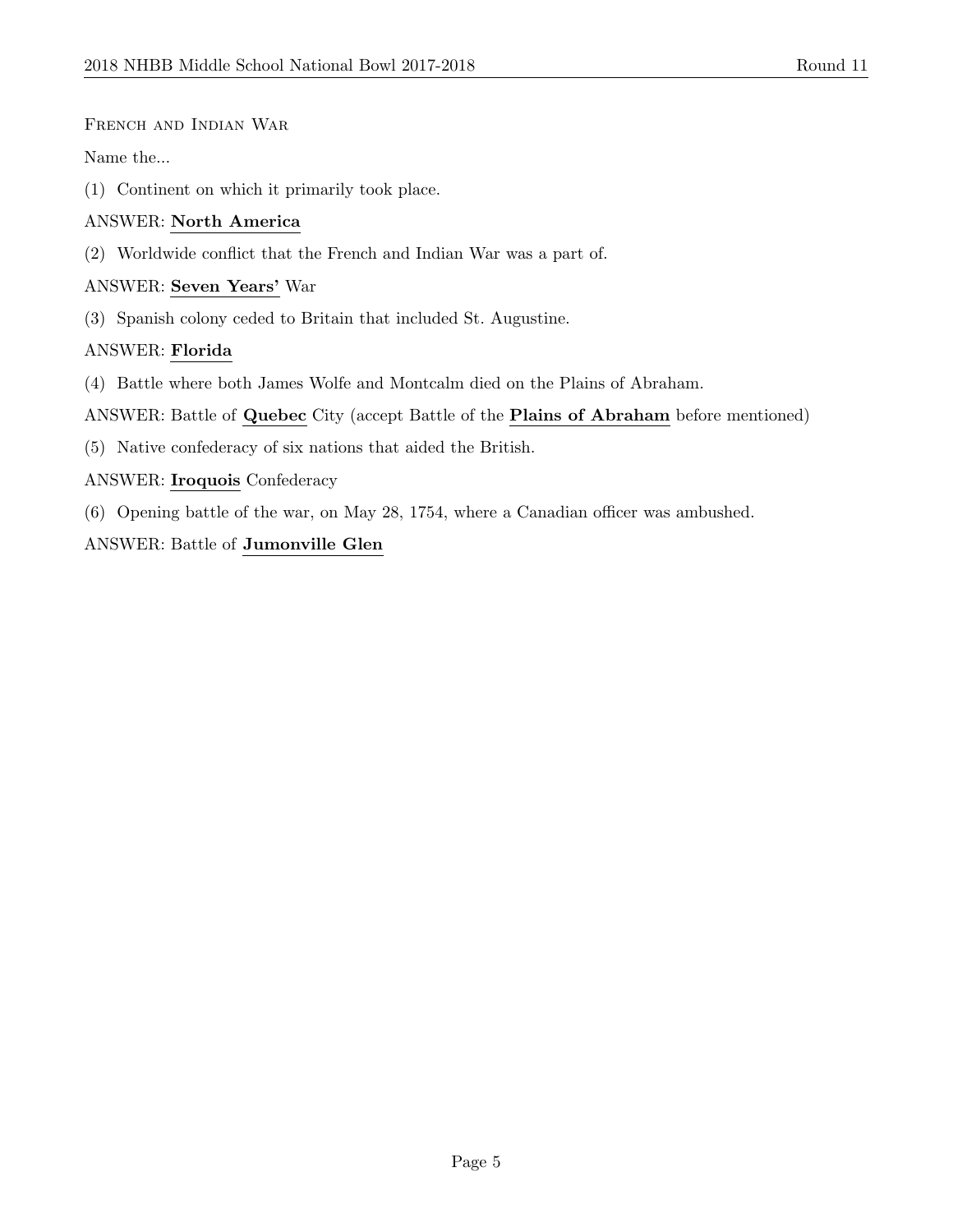#### BRITISH EMPIRE

Name the...

(1) Monarch who lost control of the American colonies.

#### ANSWER: George III

(2) Queen who reigned over the empire for 63 years in the 19th century.

#### ANSWER: Victoria

(3) African colony where Chinese Gordon died defending Khartoum from revolt.

# ANSWER: Sudan

(4) Cramped Indian prison where British POWs were held in June 1756, killing dozens.

#### ANSWER: Black Hole of Calcutta

(5) Rival that fought Britain for control of Afghanistan in the "Great Game."

#### ANSWER: Russian Empire

(6) Indian kingdom that fought four wars against the British, with Tipu Sultan dying in the final war.

#### ANSWER: Kingdom of Mysore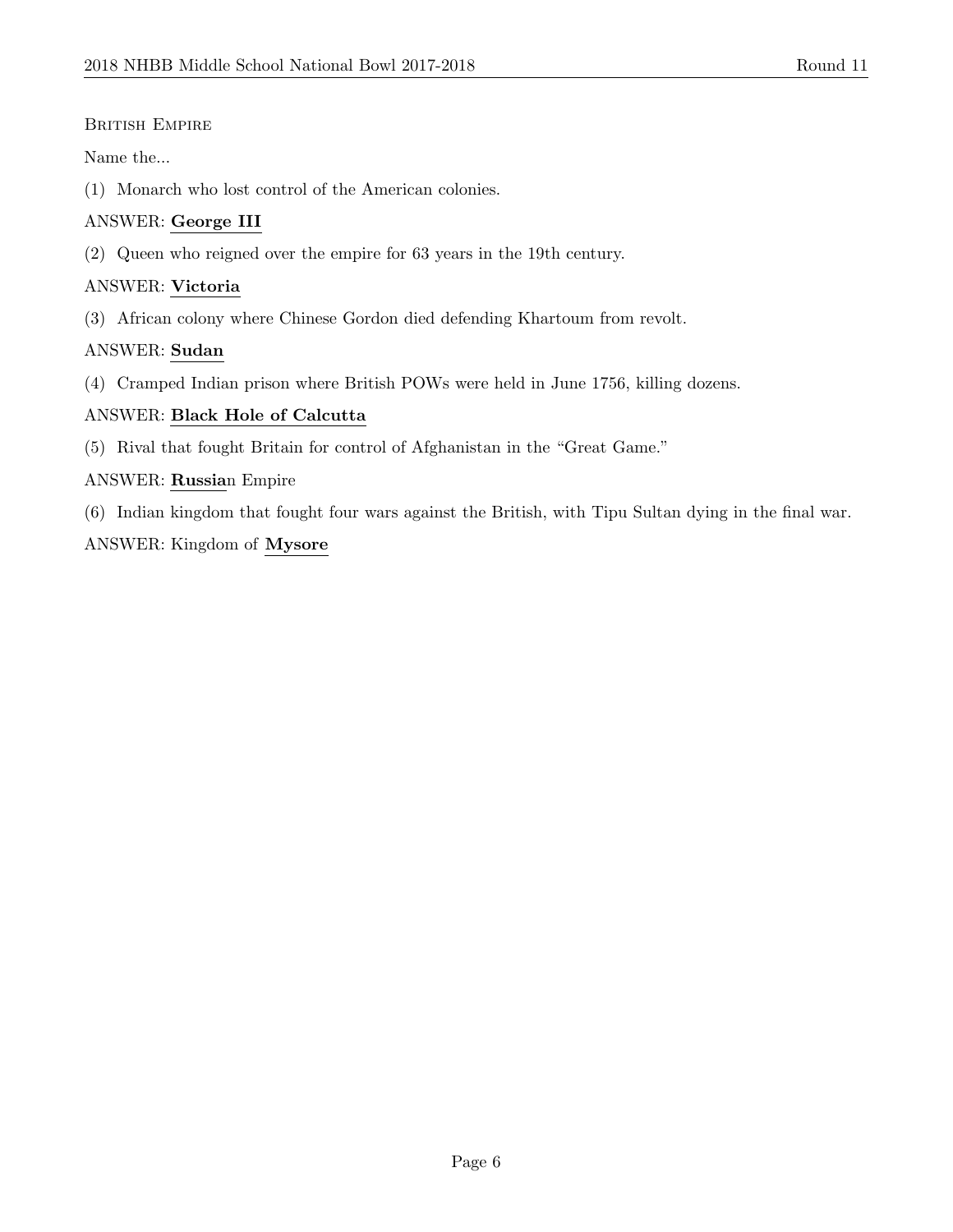# 20th Century Iran

Name the...

(1) Fossil fuel whose production was nationalized by Mohammed Mossadegh.

# ANSWER: oil

(2) graphic novel by Marjane Satrapi, named for an ancient capital, that depicted Iran.

# ANSWER: Persepolis

(3) Color that names a "bloodless" revolution launched in 1963 that granted women the right to vote.

ANSWER: White Revolution

(4) Ayatollah who became the country's first Supreme Leader in the 1979 revolution.

ANSWER: Ayatollah Ruhollah Khomeini (do not accept Khameini)

(5) Dynasty that was overthrown during the 1979 revolution.

# ANSWER: Pahlavi dynasty

(6) Movie theater in Abadan where hundreds were killed in a 1978 arson.

ANSWER: Cinema Rex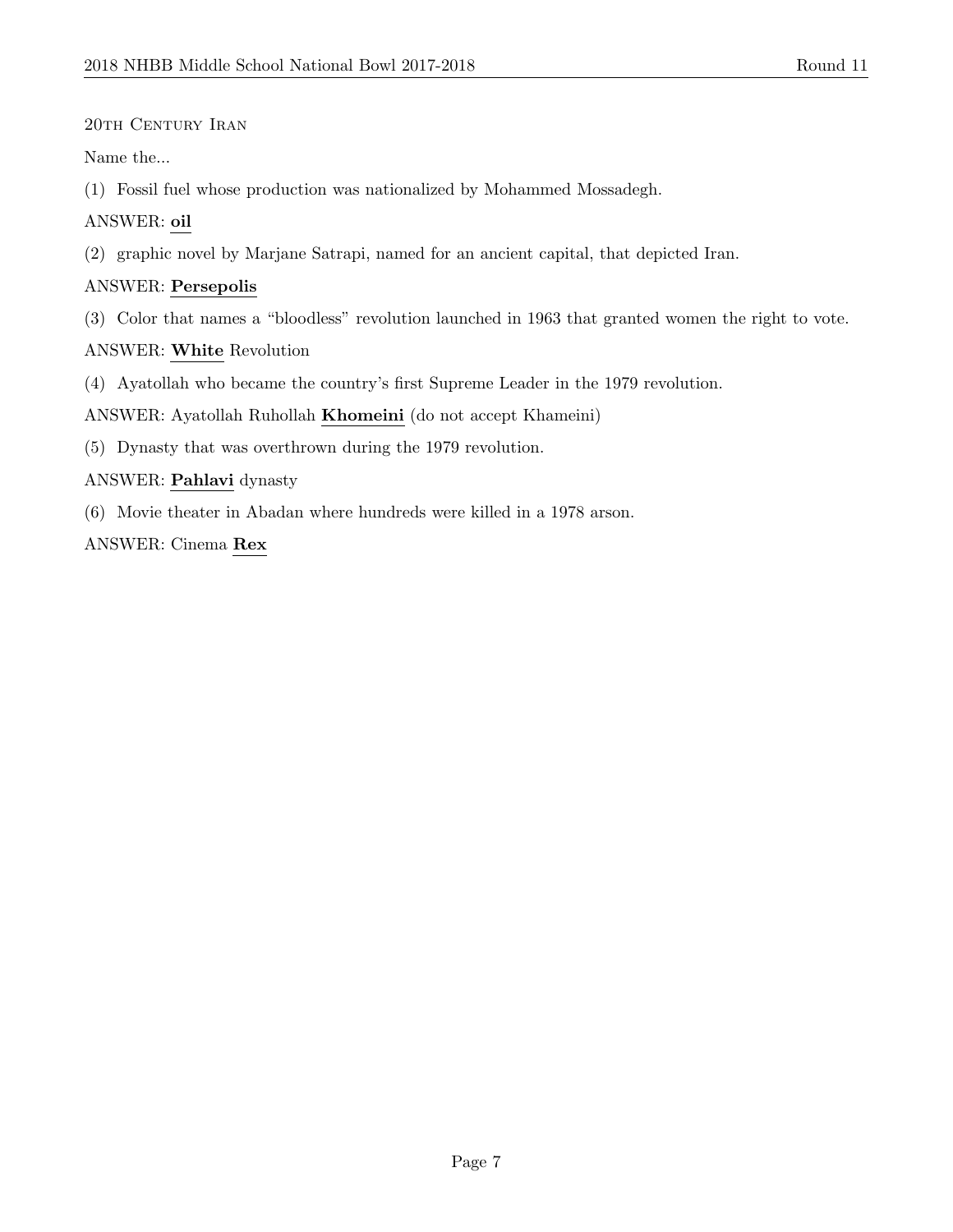# Fourth Quarter

(1) This man used the Lone Pines earthquake to justify his theory of the formation of the Owens Valley. Opposition to  $(+)$  logging practices led this man to break with ally Gifford Pinchot, and this man also opposed the damming of the Hetch Hetchy. A  $(*)$  camping trip near Glacier Point allowed this man to help Theodore Roosevelt to preserve Yosemite. For ten points, name this founder of the Sierra Club.

#### ANSWER: John Muir

(2) This man's sister Joan was kidnapped by Isaac Komnenos, prompting this man to launch an invasion of Cyprus. This man worked with  $(+)$  Philip Augustus to orchestrate the capture of Acre. His military strength secured the right for Christian pilgrims to (\*) enter the city of Jerusalem after he concluded a treaty with his rival, Saladin. For ten points, name this English king who went on the Third Crusade.

#### ANSWER: Richard I (or Richard the Lionheart)

(3) This country's secret police were exposed by Martin Almada who discovered the "Archives of Terror" detailing their role in  $(+)$  Operation Condor. Under Francisco Solano Lopez, this country lost a third of its male population after entering a war with  $(*)$  Brazil, Uruguay, and Argentina. The War of the Triple Alliance was lost by, for ten points, what country whose capital, Asuncion, was occupied by Brazilian troops?

#### ANSWER: Paraguay

(4) This man was blamed for the burning of Andrew Oliver's effigy and Thomas Hutchinson's house thanks to his ties with the Loyal  $(+)$  Nine. Along with John Hancock, this man was notably not offered pardon by Thomas Gage. This man's Circular Letter prompted (\*) British troops to occupy his home city. For ten points, name this member of the Sons of Liberty, a cousin to the second president of the United States.

ANSWER: Samuel Adams (prompt on Adams)

(5) This man invented a smokeless gunpowder, pyrocollodion, for the navy using nitrocellulose. This man successfully predicted the  $(+)$  qualities of ekasilicon, or germanium, before it was known. He shared a Davey Medel with Lothar Meyer, since they had both (\*) developed a system that used atomic weight to classify nitrogen and carbon. For ten points, name this Russian chemist who published the periodic table in 1869.

#### ANSWER: Dmitri Mendeleev

(6) This city was the site of the formation of the Parochial Memories, an early instance of seismology. Ajuda Palace was built on the outskirts of this city after  $(+)$  Joseph I developed claustrophobia from a natural disaster. Pombaline buildings were constructed in this city after it was ravaged on All Saints Day. In 1755, a (\*) 9.0 quake centered on Cape St. Vincent struck, for ten points, what capital city of Portugal?

ANSWER: Lisbon